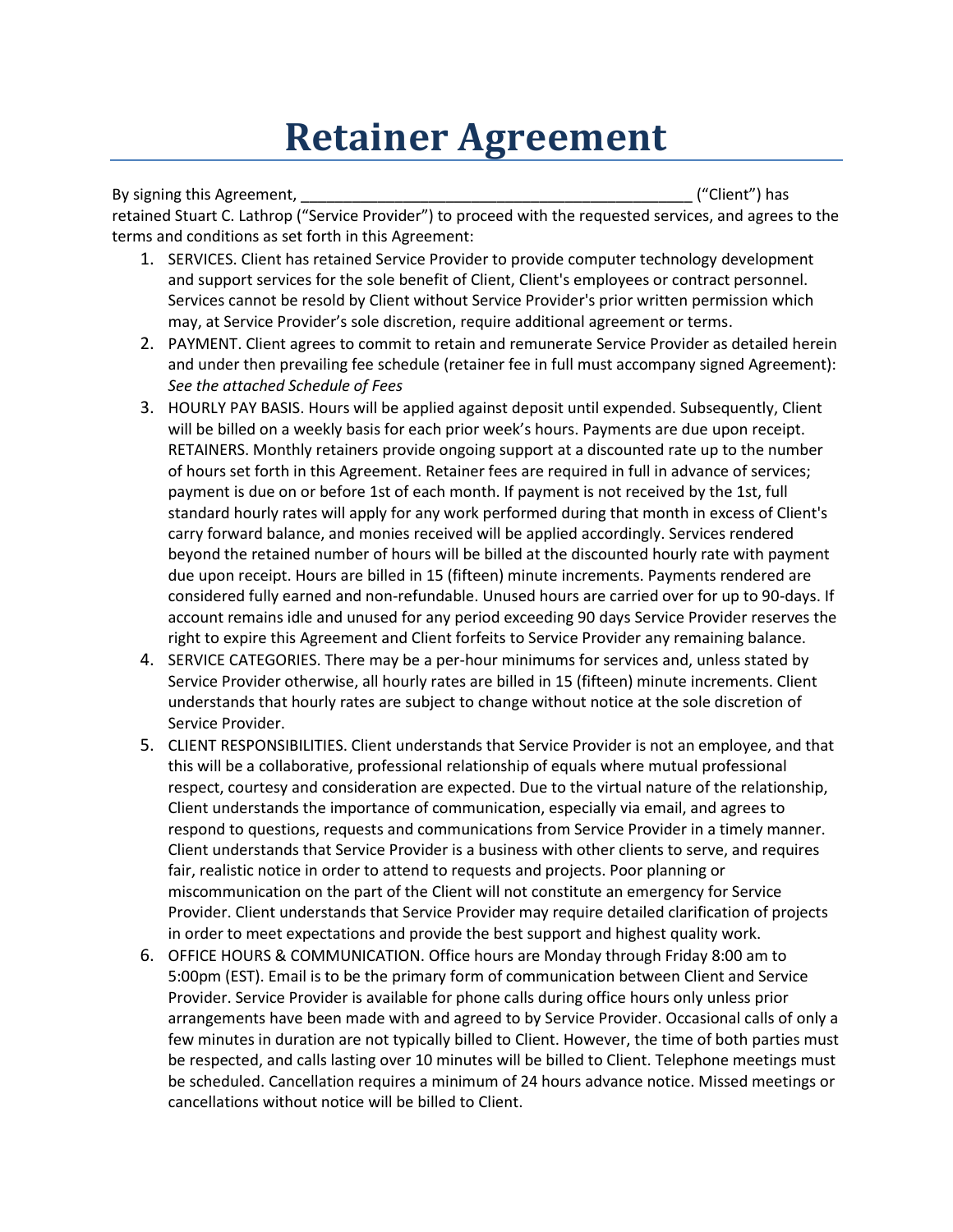- 7. INDEPENDENT CONTRACTOR STATUS. Service Provider is an independent contractor, not Client's employee. Neither are Service Provider's employees or contract personnel Client's employees. Service Provider and Client agree to the following rights consistent with an independent contractor relationship:
	- a. Service Provider has the right to perform services for others during the term of this Agreement.
	- b. Service Provider has the sole right to control and direct the means, manner and method by which the services required by this Agreement will be performed.
	- c. Service Provider has the right to perform the services required by this Agreement at any place, location or time.
	- d. Service Provider will furnish all equipment and materials used to provide the services required by this Agreement.
	- e. Service Provider has the right to hire assistants as subcontractors, or to use employees to provide the services required by this Agreement.
	- f. The Service Provider or Service Provider's employees or contract personnel shall perform the services required by this Agreement; Client shall not hire, supervise or pay any assistants to help Service Provider.
	- g. Neither Service Provider nor Service Provider's employees or contract personnel shall receive any training from Client in the skills necessary to perform the services required by this Agreement unless such are uniquely related to Client's business and said training is necessary for Service Provider to fulfill Agreement.
	- h. Client shall not require Service Provider or Service Provider's employees or contract personnel to devote full time solely to performing the services required by this Agreement.
- 8. INTELLECTUAL PROPERTY OWNERSHIP. To the extent that the work performed by Service Provider under this Agreement (Service Provider's Work) includes any work of authorship entitled to protection under the copyright laws, the parties agree to the following provisions:
	- a. Service Provider's Work has been specially ordered and commissioned by Client as a contribution to a collective work, a supplementary work or other category of work eligible to be treated as a work made for hire under the United States Copyright Act.
	- b. Service Provider's Work shall be deemed a commissioned work and a work made for hire to the greatest extent permitted by law.
	- c. Client shall be acknowledged as the sole author of Service Provider's Work and any work embodying the Service Provider's Work according to the United States Copyright Act.
	- d. To the extent that Service Provider's Work is not properly characterized as a work made for hire, Service Provider grants to Client all right, title and interest in Service Provider's Work, including all copyright rights, in perpetuity and throughout the known universe.
	- e. Service Provider shall help prepare any papers Client considers necessary to secure any copyrights, patents, trademarks or intellectual property rights at no charge to Client. However, Client shall reimburse Service Provider for reasonable out-of-pocket expenses incurred by Service Provider.
	- f. Service Provider agrees to require any employees or contract personnel Service Provider uses to perform services under this Agreement to assign in writing to Service Provider all copyright and other intellectual property rights they may have in their work product. Service Provider shall provide Client with a signed copy of each such assignment.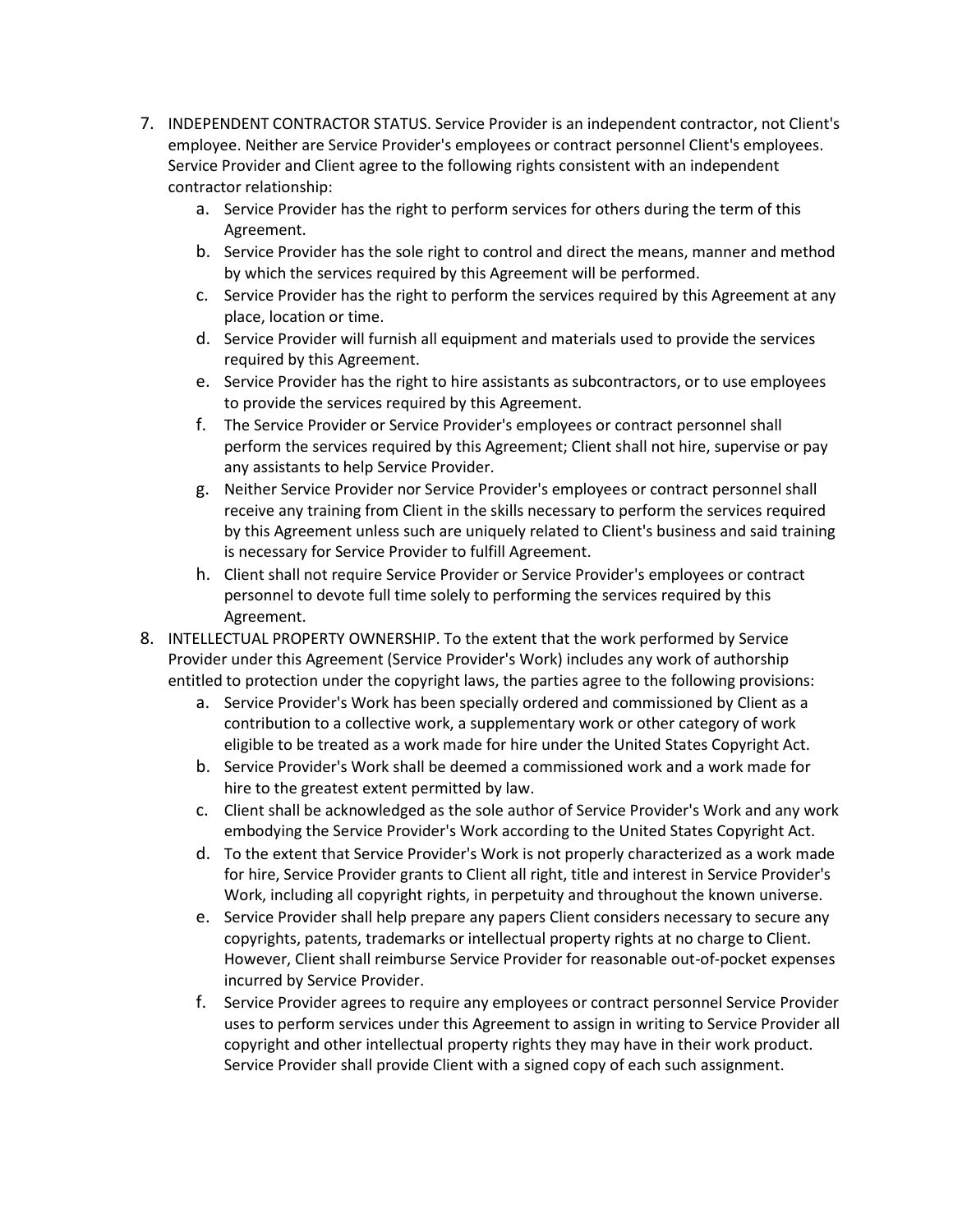- g. Service Provider agrees not to use any of the intellectual property mentioned above for the benefit of any other party including Service Provider without Client's prior written permission.
- 9. CONFIDENTIALITY. Service Provider will not disclose or use, either during or after the term of this Agreement, any proprietary or confidential information of Client without Client's prior written permission except to the extent necessary to perform services on Client's behalf. Proprietary or confidential information includes:
	- a. the written, printed, graphic or electronically recorded materials furnished by Client for Service Provider to use
	- b. business plans, customer lists, operating procedures, trade secrets, design formulas, know-how and processes, computer programs and inventories, discoveries and improvements of any kind, and
	- c. information belonging to customers and suppliers of Client about whom Service Provider gained knowledge as a result of Service Provider's services to Client.

Service Provider shall not be restricted in using any material which is publicly available, already in Service Provider's possession or known to Service Provider without restriction, or which is rightfully obtained by Service Provider from sources other than Client. Upon termination of Service Provider's services to Client, or at Client's request, Service Provider shall deliver to Client all materials in Service Provider's possession relating to Client's business.

- 10. NON-SOLICITATION. For a period of three years after termination of this Agreement, Service Provider agrees not to call on, solicit or take away Client's customers or potential customers of which Service Provider became aware as a result of Service Provider's services for Client. In turn, Client agrees not to call on, solicit or take away Service Provider's employees, customers or those potential employees or customers of which Service Provider became aware as a result of Service Provider's services for Client.
- 11. STATE AND FEDERAL TAXES. Client will not withhold any Social Security and Medicare taxes or make payments on Service Provider's behalf, make state or federal unemployment compensation contributions on Service Provider's behalf, or withhold state or federal income tax from Service Provider's payments. Service Provider shall be responsible for the payment of all taxes incurred while performing services under this Agreement including all applicable income taxes and, if Service Provider is not a corporation, self-employment (Social Security) taxes. Upon demand, Service Provider shall provide Client with proof that such payments have been made.
- 12. FRINGE BENEFITS. Service Provider understands that neither Service Provider nor Service Provider's employees or contract personnel are eligible to participate in any employee pension, health, vacation pay, sick pay or other fringe benefit plan of Client.
- 13. WORKERS' COMPENSATION. Client shall not obtain workers' compensation insurance on behalf of Service Provider or Service Provider's employees. If Service Provider hires employees to perform any work under this Agreement, Service Provider will cover them with workers' compensation insurance and provide Client with a certificate of workers' compensation insurance before the employees begin the work, if requested.
- 14. UNEMPLOYMENT COMPENSATION. Client shall make no state or federal unemployment compensation payments on behalf of Service Provider or Service Provider's employees or contract personnel. Service Provider will not be entitled to these benefits in connection with work performed under this Agreement.
- 15. INSURANCE. Client shall not provide any insurance coverage of any kind for Service Provider or Service Provider's employees or contract personnel.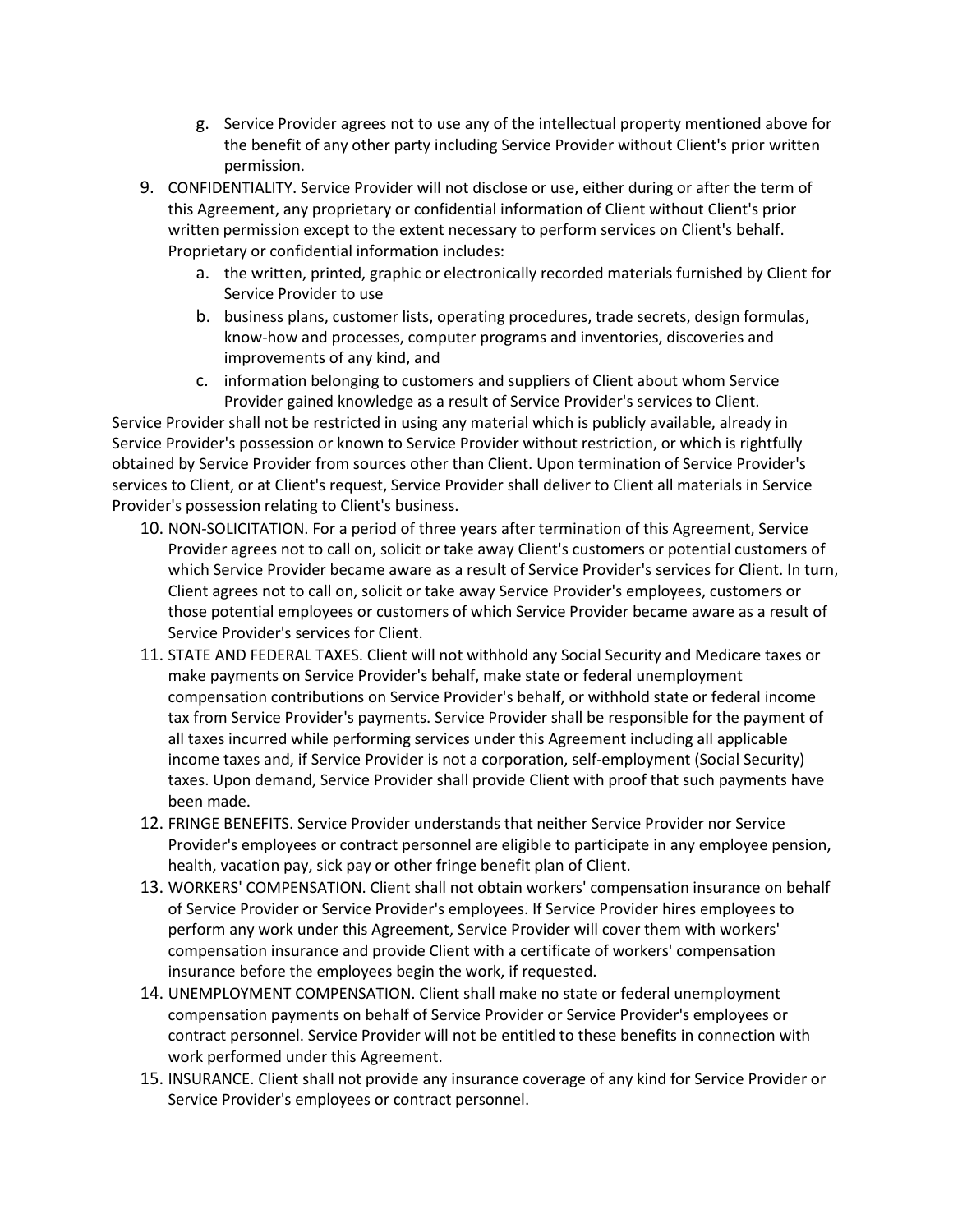- 16. PROJECTS COMPLETION. Basic support receives 24-48 hours attention. Each new or special project requires a minimum three (3) days lead time. Client will provide sufficient notice and allow for reasonable time frames for project completions. Rush projects and projects requiring weekend or holiday work may be subject to a 25% surcharge and/or other rush fees. Service Provider reserves the right to refuse any project or service request for any reason whatsoever.
- 17. MATERIALS & INFORMATION. Client will provide all content, outlines, photos, project images, etc., necessary for any special projects. Source material must be clear and legible. Client is responsible for furnishing all pertinent information, and for furnishing accurate, truthful and complete information necessary for Service Provider to perform or complete the agreed services or project.
- 18. EXPENSES. Expenses incurred on behalf of Client are not included in any fees and will be billed to Client. Reimbursable expenses may include, but are not limited to, office supplies (e.g., file folders, envelopes, CDs, labels, etc.), mileage, long-distance telephone charges, payments made to vendors, and shipping and handling costs. Long-distance telephone calls will be billed at a rate of \$0.25 per minute. There is a one-hour minimum for office calls. On-site visits will be billed for meeting time, round-trip travel time and mileage at the prevailing Internal Revenue Service Standard Mileage Rate. Payment is due upon receipt.
- 19. DELIVERY. Completed projects are delivered via CD, fax, email, FTP, U.S. Mail, or other means as required by the Client. Client is responsible and will be billed for all shipping and handling costs. There is no charge for faxing, emailing or U.S. mail under 1 ounce (#10 envelope and one stamp).
- 20. ACCURACY. Client assumes full responsibility for acceptance of work or services performed and agreed upon, as well as final proofing and accuracy. Service Provider is not responsible for errors or omissions after Client acceptance.
- 21. PAYMENT OPTIONS. Personal or business checks are accepted for payment. AMEX, Discover, MasterCard and VISA credit cards and e-checks are accepted through Intuit Payment Networks, PayPal, or any other online payment vendor that Service Provider many choose to utilize.
- 22. NSF FEES. There is a \$40 NSF (insufficient funds) fee for returned checks.
- 23. LATE PAYMENTS. Payments not received by due date will result in work cessation. Service Provider reserves the right to refuse completion or delivery of work until past due balances are paid. Monthly late charges of \$10.00 or 1.75% (APR of 21%), whichever is greater, will be assessed on unpaid balances every 30 (thirty) days.
- 24. LIEN. All materials or property belonging to Client, as well as work performed, may be retained as security until all just claims against Client are satisfied.
- 25. LATE FEES. Clients who consistently fail to respond to questions in a timely manner, do not supply needed information, or otherwise impair efficient work-flow increase administrative time, waste retainer hours unnecessarily, and prevent Service Provider from working to optimum standards and servicing other clients in a fair and equal manner. Service Provider reserves the right to impose late fees and/or increase hourly rates of Clients who fall into this category.
- 26. PROPERTY. All billings (including invoices, statements and estimates), reports and time accounting are provided as a convenience to Client at the discretion of Service Provider and remain the property of Service Provider. Periodic audits may reveal previous billing discrepancies or errors, and Service Provider is entitled to void or recall incorrect invoices and statements and bill for any monies due on account.
- 27. ACCURACY OF INFORMATION. Client agrees that the accuracy of information supplied to Service Provider is the sole responsibility of Client, and that Service Provider is not responsible and shall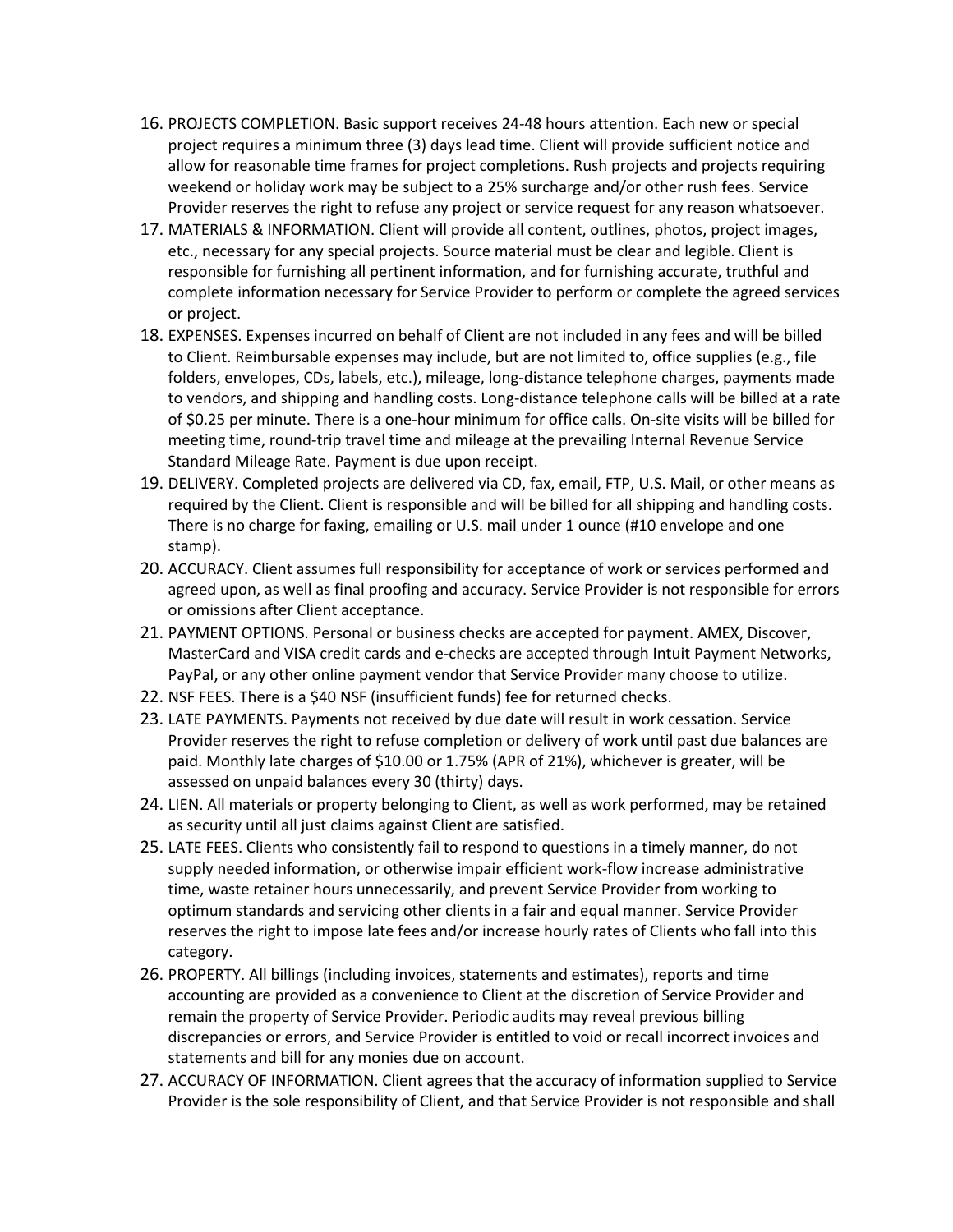not be held liable for the results of services performed on the basis of inaccurate, incomplete or untruthful information furnished by Client.

- 28. INDEMNIFICATION/RELEASE OF LIABILITY. Client shall indemnify, defend and save Service Provider harmless from any and all suits, costs, damages or proceedings, including, but not limited to, Service Provider's services, pertaining to any and all litigation in which the Client is a party. Client shall pay all expenses incurred by Service Provider including, but not limited to, all attorneys' fees, costs and expenses incurred should Service Provider be named a party in any litigation to which Client is a party. Client shall further indemnify and hold harmless Service Provider and its agents, officers and directors from liability for any and all claims, costs, suits and damages, including attorneys' fees arising directly or indirectly out of or in connection with the operation of Client, and from liability for injuries suffered by any person relating to the Client. This agreement to indemnify Service Provider is not limited to any acts or omissions, statements or representations made by Service Provider in the performance and/or nonperformance of Service Provider's duties hereunder and relating to all contractual liabilities, which may be alleged or imposed against Service Provider. All reasonable precautions will be taken to safeguard the property entrusted to Service Provider. In the absence of negligence, however, Service Provider will not be held liable for loss, destruction or damage of any kind resulting from items which are lost or delayed in transit, whether such transit is electronic, fax, mail or otherwise, nor for unauthorized use by others of such property. Service Provider will not be held liable for any incidental, consequential or indirect damages, including without limitation damages for loss of profits, business interruption, loss of information, plagiarism, etc. Service Provider will not be held liable for typographical omissions or errors.
- 29. TERMINATION. Retainers may be terminated by either party for any reason with 10 (ten) days advance written notice of intent to cancel. Retainer fees are due in full for the intended month of cancellation if proper notice is not provided.
- 30. EXPIRATION & MODIFICATION. This Agreement shall remain in effect until such time as one or the other Party provides written notice of cancellation. This Agreement may be modified or amended as necessary after negotiations initiated by either Party. If agreement is reached, only a written instrument signed by both Parties will modify or amend this Agreement.
- 31. FORCE MAJEURE. A party is not liable for failure to perform the party's obligations if such failure is as a result of Acts of God (including fire, flood, earthquake, storm, hurricane or other natural disaster), war, invasion, act of foreign enemies, hostilities (regardless of whether war is declared), civil war, rebellion, revolution, insurrection, military or usurped power or confiscation, terrorist activities, nationalisation, government sanction, blockage, embargo, labor dispute, strike, lockout or interruption or failure of electricity or telephone service. No party is entitled to terminate this Agreement under Clause 30 (Termination) in such circumstances. If a party asserts Force Majeure as an excuse for failure to perform the party's obligation, then the nonperforming party must prove that the party took reasonable steps to minimize delay or damages caused by foreseeable events, that the party substantially fulfilled all non-excused obligations, and that the other party was timely notified of the likelihood or actual occurrence of an event described in Clause 32 (Force Majeure).
- 32. ADDITIONAL PROVISIONS. This Agreement shall be governed by and construed according to the laws of the State of South Carolina, and shall not be construed against the drafter. The parties agree that any suit or action relating to this Agreement shall be instituted and commenced exclusively in the federal or state courts in Beaufort, South Carolina, and the parties hereby waive the right to change such venue and hereby consent to the jurisdiction of such courts. Any liability on the part of Service Provider as determined by a court of law will be limited to an